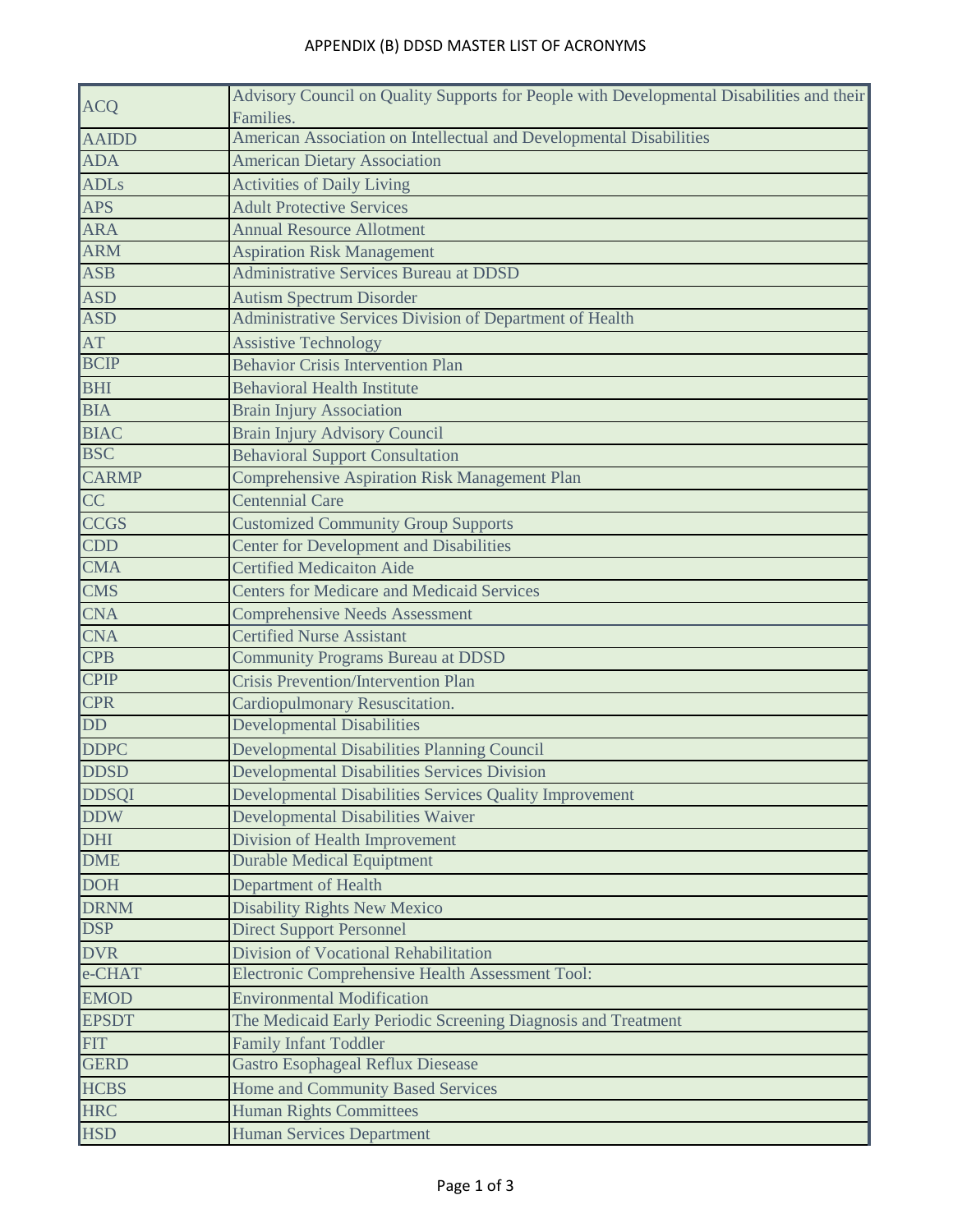## APPENDIX (B) DDSD MASTER LIST OF ACRONYMS

| <b>HSRI</b>        | Human Services Research Institute                                                     |
|--------------------|---------------------------------------------------------------------------------------|
| <b>I/DD</b>        | Intellectual and/or Developmental Disabilities                                        |
| <b>IADLs</b>       | <b>Instrumental Activities of Daily Living</b>                                        |
| ICC                | <b>Interagency Coordinating Council</b>                                               |
| <b>ICF/ID</b>      | Intermediate Care Facility for Individuals with Intellectual Disabilities             |
| <b>IDEA</b>        | Individuals with Disabilities Education Act which relates to federal requirements for |
|                    | special education services through public schools.                                    |
| IDT                | <b>Interdisciplinary Team</b>                                                         |
| <b>IDT MEMBERS</b> | The interdisciplinary team as defined in 7.26.5 NMAC                                  |
| <b>IEB</b>         | Intake and Eligibility Bureau at DDSD                                                 |
| <b>IMLS</b>        | <b>Intense Medical Living</b>                                                         |
| <b>IRQR</b>        | <b>Interviewer Reliability and Qualification Review</b>                               |
| <b>ISD</b>         | <b>Income Support Division</b>                                                        |
| <b>ISP</b>         | <b>Individual Service Plan</b>                                                        |
| IT                 | <b>Information Technology</b>                                                         |
| <b>JSST</b>        | <b>Job Seeking Skills Training</b>                                                    |
| LOC                | <b>Level of Care</b>                                                                  |
| LPN                | <b>Licensed Practical Nurse</b>                                                       |
| <b>MAAT</b>        | Medication Administration Assessment Tool                                             |
| <b>MAC</b>         | <b>Medicaid Advisory Council</b>                                                      |
| <b>MAD</b>         | The Medical Assistance Division within the New Mexico Human Services Department       |
| MAP's              | <b>Making Action Plans</b>                                                            |
| <b>MAR</b>         | <b>Medication Administration Record</b>                                               |
| <b>MCO</b>         | <b>Managed Care Organization</b>                                                      |
| <b>MERP</b>        | <b>Medical Emercency Response Plan</b>                                                |
| <b>METRO</b>       | Metro Regional office at DDSD                                                         |
| <b>MFW</b>         | <b>Medically Fragile Waiver</b>                                                       |
| <b>MVAC</b>        | Mi Via Advisory Council                                                               |
| <b>NAMI</b>        | National Alliance for the Mentally Ill                                                |
| <b>NERO</b>        | Northeast Regional office at DDSD                                                     |
| <b>NMAC</b>        | New Mexico Administrative Code                                                        |
| <b>NWRO</b>        | Northwest Regional office at DDSD                                                     |
| <b>OT</b>          | Occupational Therapy/Therapist                                                        |
| <b>PATHS</b>       | Planning Alternative Tomorrows with hope                                              |
| <b>PBS</b>         | Positive Behavioral Support                                                           |
| <b>PBSA</b>        | <b>Positive Behavior Supports Assessment</b>                                          |
| <b>PBSP</b>        | <b>Positive Behavior Supports Plan</b>                                                |
| <b>PCP</b>         | <b>Primary Care Practitioner</b>                                                      |
| <b>PEU</b>         | Provider Enrollment Unit at DDSD                                                      |
| <b>PMP</b>         | <b>Psychotropic Medication Plan</b>                                                   |
| PRN [Latin term;   | as-needed                                                                             |
| Pro Re Nada]       |                                                                                       |
| <b>PRO</b>         | <b>Parents Reaching Out</b>                                                           |
| <b>PSB</b>         | <b>Professional Services Budget</b>                                                   |
| PT                 | Physical Therapy/Therapist                                                            |
| QI                 | <b>Quality Improvement</b>                                                            |